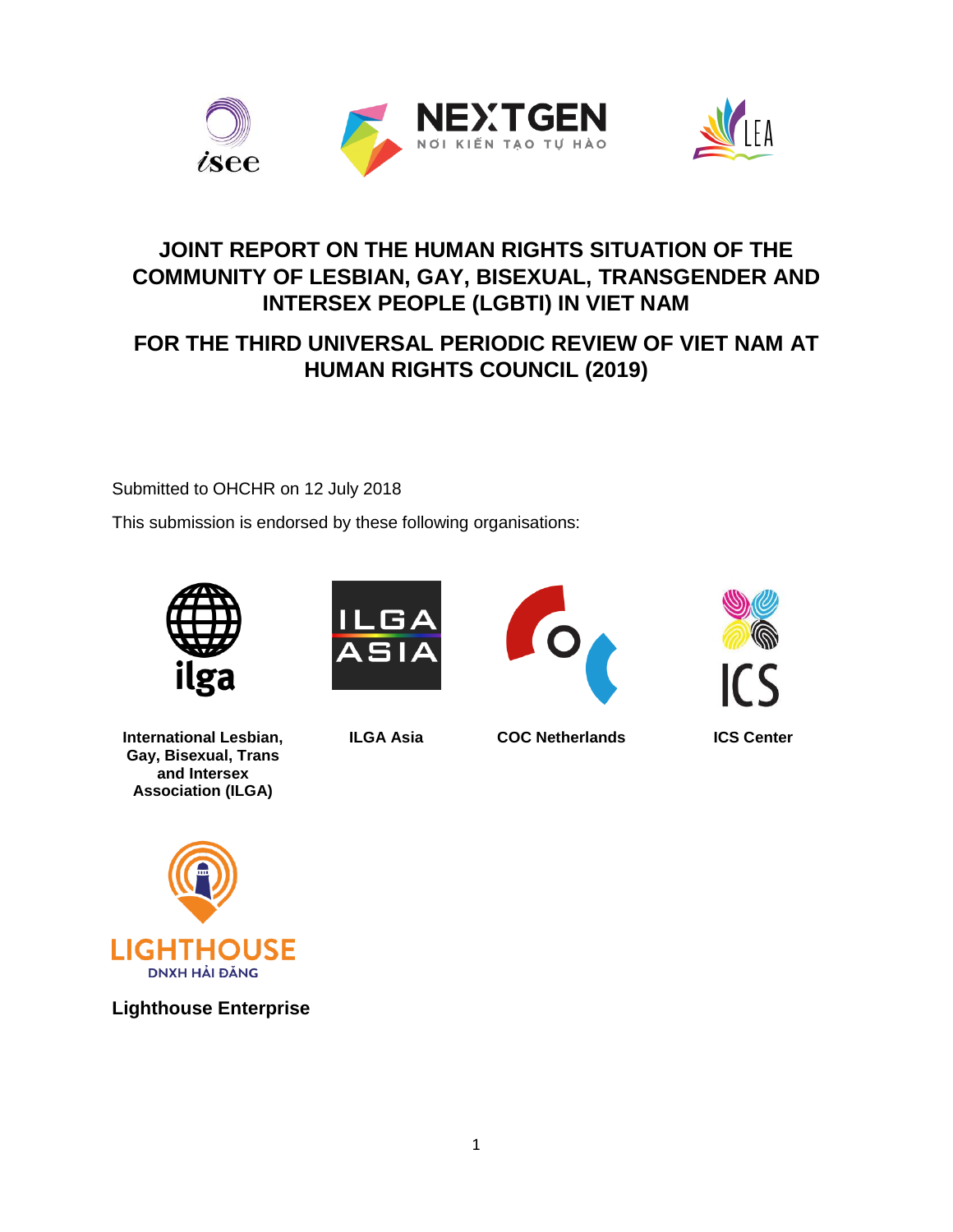#### **I. Introduction**

This joint report on the human rights situation of the LGBTI community in Viet Nam has been written by the Working Group on LGBTI issues, formed by these following organisations:

#### **1) The Institute for studies of Society, Economy & Environment (iSEE)**

The Institute for Studies of Society, Economy and Environment (*i*SEE) is Vietnamese non-for-profit non-governmental organization working towards the rights of minority groups in Vietnamese society through community building, original research, policy advocacy and public awareness raising. iSEE envisions a more equal, tolerant and free society in which everyone's human rights are respected and individuality is valued.

Address: Room 203, Lake View Building, D10 Giang Vo, Ba Dinh, Hanoi City, Viet Nam Representative: Ngoc Minh Luong Phone: (+84) 24 6273 7933; Email: [isee@isee.org.vn](mailto:isee@isee.org.vn) Website: isee.org.vn

#### **2) NextGEN Hanoi**

NextGEN Hanoi has been established since 25 August 2015 as an organisation of young leaders and enthusiasts. By awareness-raising activities, we focus on stopping discrimination on the basis of sexual orientation and gender identity and ensuring the implementation of human rights of all LGBT persons in Viet Nam.

Representative: Minh Vu Hoang Le Phone: (+84) 902 135 570; Email: [nextgenhn@gmail.com](mailto:nextgenhn@gmail.com) Website: facebook.com/nextgenhn

## **3) LGBTQ Education Activists (LEA)**

LEA is group for purposes of education and changing social awareness. We are here with tolerance, equality, understanding; following the mission of eliminating prejudice, discrimination against LGBTQ people and the vision of building a society in which everyone looks others as human beings without any labels.

Representative: Giang Bang Nguyen Email: [tuelam.hnt@gmail.com](mailto:tuelam.hnt@gmail.com) Website: leaorganization.wordpress.com

And individual activists working on the equal rights of the LGBTI people, including Giang Huong Pham (member of NextGEN Thai Nguyen) as well as other anonymous activists.

During the preparation, our report was consulted with the International Lesbian, Gay, Bisexual, Trans and Intersex Association (ILGA), Asian Region of the International Lesbian, Gay, Bisexual, Trans and Intersex Association (ILGA Asia), COC Netherlands, ICS Center and Lighthouse Enterprise.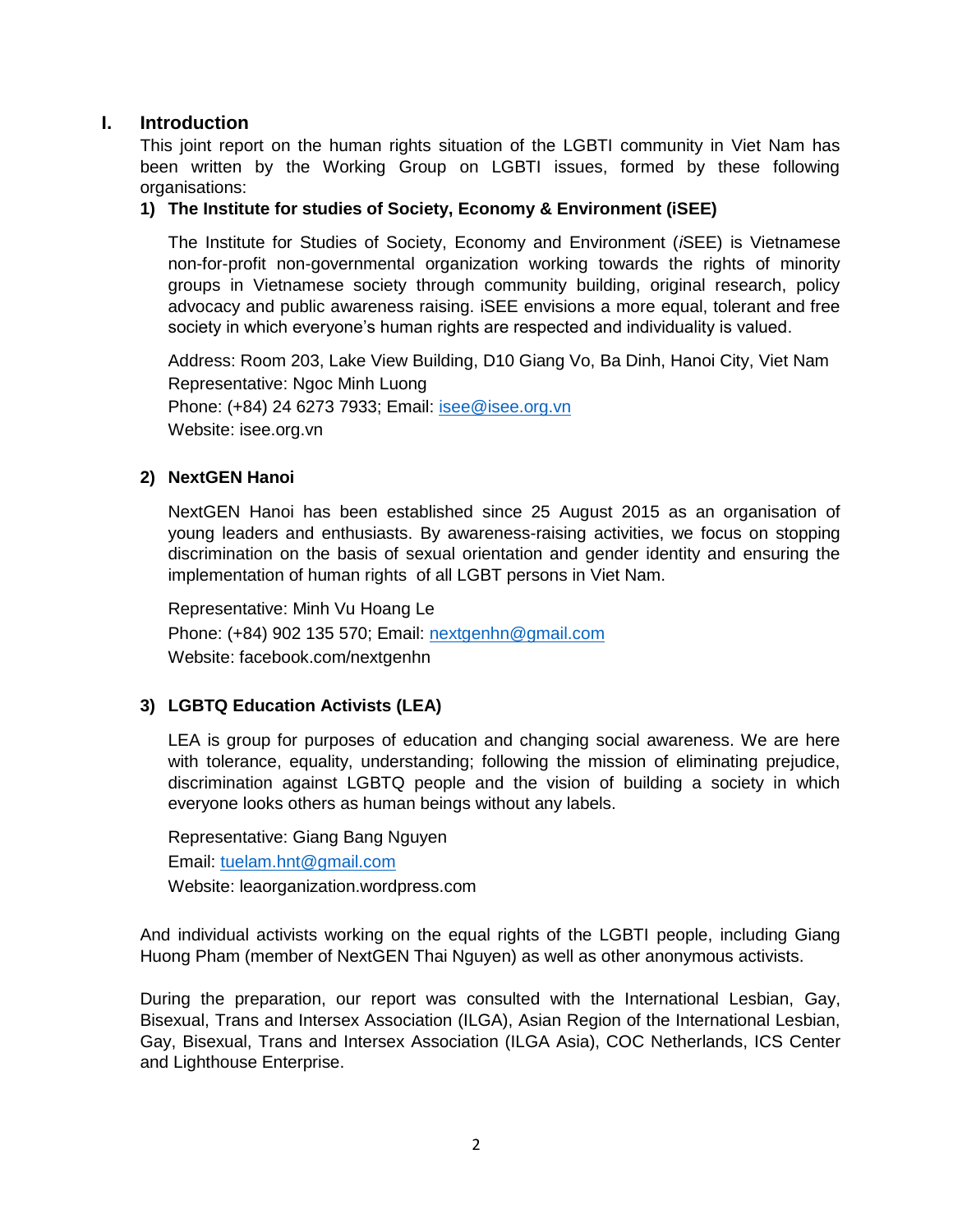#### **II. Background**

Since 1977, Viet Nam has been a member state of the United Nations. By ratifying the International Covenant on Civil and Political Rights (ICCPR) and the International Covenant on Economic, Social and Cultural Rights (ICESCR) in 1982, as well as other treaties on human rights,<sup>1</sup> Viet Nam has demonstrated its commitment to respect, protect and fulfill human rights without discrimination. During the last Universal Periodic Review (UPR) in 2014, Viet Nam accepted a recommendation from Chile to enact a law to fight against discrimination which guarantees the equality of all citizens, regardless of their sexual orientation and gender identity (hereafter refered to as SOGI).<sup>2</sup> However, the recommendation has not been implemented.

Since then, the political, economic, cultural and social situation in Viet Nam has significantly changed, directly affecting the human rights of lesbian, gay, bisexual and transgender (LGBTI) persons in Viet Nam.

In terms of the economy, Viet Nam successfully organised the APEC summit and reached an agreement on the Comprehensive and Progressive Agreement for Trans-Pacific Partnership (CPTPP). However, labor productivity, public debt and foreign investment dependence are still inherent challenges of the Vietnamese economy.<sup>3</sup> This underscores the importance of promoting human rights commitments and equality in order to mobilise all resources that contribute to society, including from the LGBTI people.

In terms of culture and society, the rate of unemployment and underemployment has been reduced to 2.21%, and the rate of health care has improved with health insurance coverage reaching 83%.<sup>4</sup> Viet Nam has continued to renovate education, reaching the highest level of the Global Innovation Index (GII) among the last few years. <sup>5</sup> The work for the elderly, families, children and women is directed with attention. All of these factors are related to LGBTI people, especially in terms of equality and integration in the fields of education, health and employment. Also, many LGBTI-themed artworks have been established. During the period 2014-2018, Vietnamese society witnessed many weddings of LGBTI couples.

<sup>&</sup>lt;sup>1</sup> OHCHR, Ratification Status of Viet Nam, retrieved from

[http://tbinternet.ohchr.org/\\_layouts/TreatyBodyExternal/Treaty.aspx?CountryID=192&Lang=EN,](http://tbinternet.ohchr.org/_layouts/TreatyBodyExternal/Treaty.aspx?CountryID=192&Lang=EN) accessed 20 June 2018.

<sup>&</sup>lt;sup>2</sup> Human Rights Council, Report of the Working Group on the Universal Periodic Review – Viet Nam (Final version), No. A/HRC/26/6, Twenty-sixth session, established on 02 April 2014, page 19, paragraph 143.88, Recommendation from Chile, retrieved fro[m https://www.upr-info.org/sites/default/files/document/viet\\_nam/session\\_18\\_](https://www.upr-info.org/sites/default/files/document/viet_nam/session_18_-_january_2014/a_hrc_26_6_e.pdf) january 2014/a hrc 26 6 e.pdf, accessed 7 June 2018.

<sup>3</sup> VEPR, 2018, "Report on Vietnamese Macro-economy in Q1-2018", established 10 April 2018, page 29, retrieved from [http://vepr.org.vn/vmm18q1-20180410-bao-cao-kinh-te-vi-mo-viet-nam-quy-1-2018.html,](http://vepr.org.vn/vmm18q1-20180410-bao-cao-kinh-te-vi-mo-viet-nam-quy-1-2018.html) accessed 20 June 2018.

<sup>4</sup> As same as footnote #3.

<sup>5</sup> National Agency for Science and Technology Information, "Global Innovation Index rankings in 2017: Viet Nam increased 12 levels", published 16 June 2017, retrieved from [https://www.most.gov.vn/vn/tin-tuc/12202/xep](https://www.most.gov.vn/vn/tin-tuc/12202/xep-hang-chi-so-doi-moi-sang-tao-toan-cau-nam-2017--viet-nam-tang-12-bac.aspx)[hang-chi-so-doi-moi-sang-tao-toan-cau-nam-2017--viet-nam-tang-12-bac.aspx,](https://www.most.gov.vn/vn/tin-tuc/12202/xep-hang-chi-so-doi-moi-sang-tao-toan-cau-nam-2017--viet-nam-tang-12-bac.aspx) accessed 20 June 2018, based on the report of Global Innovation Index 2017, retrieved fro[m https://www.globalinnovationindex.org/gii-2017](https://www.globalinnovationindex.org/gii-2017-report) [report#,](https://www.globalinnovationindex.org/gii-2017-report) accessed 20 June 2018.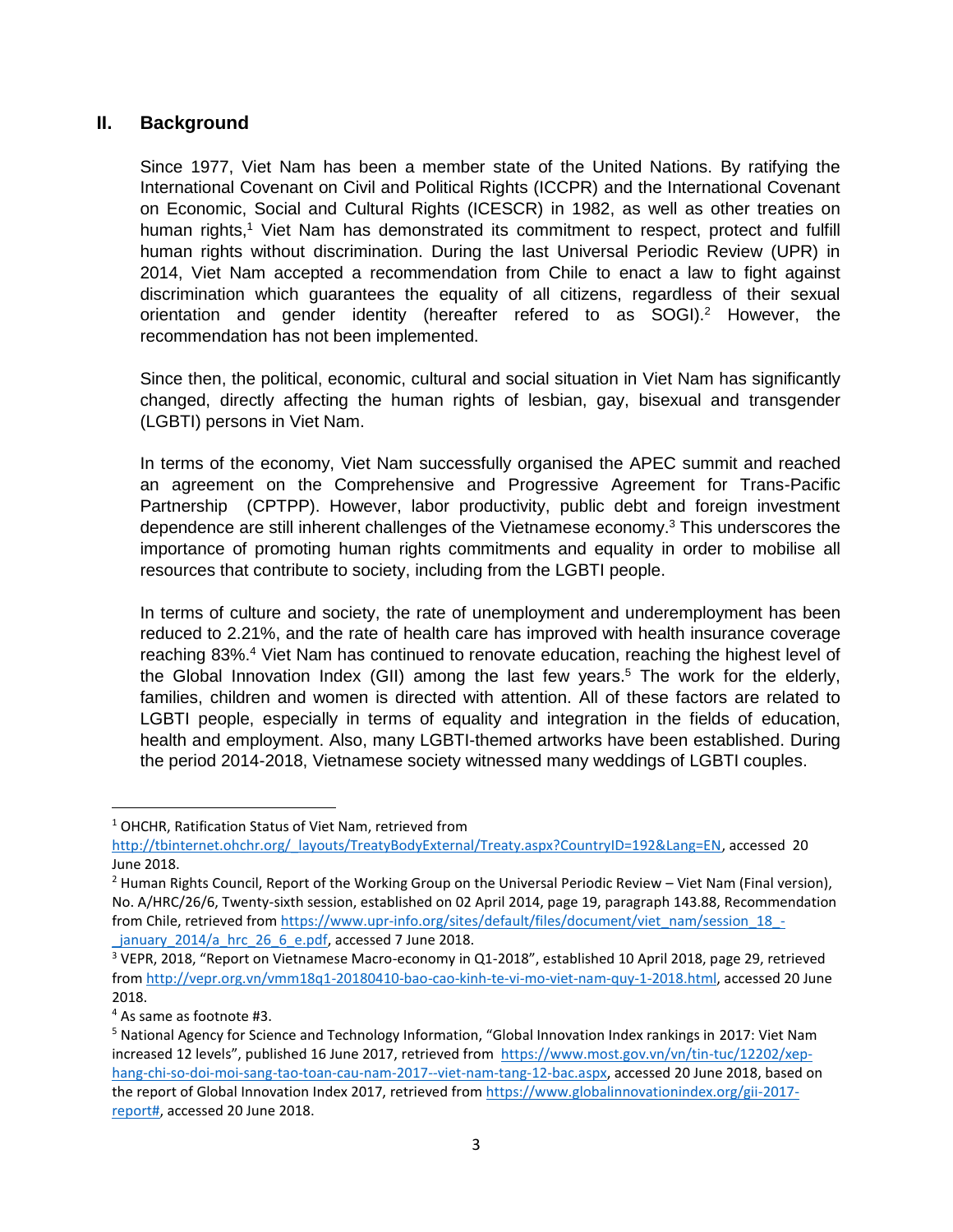In terms of law and policy, great changes have occured. The Law on Marriage and Family of 2014 has removed the prohibition on marriage between same-sex persons. The Civil Code (Revised) of 2015, in particular Article 37, legalised the right to gender affirmation. In the period 2016-2018, the draft Law on Gender Affirmation has been discussed and consulted by the Ministry of Health, showing that the right is a concern of the State. In 2017, the Government of Viet Nam issued the National Action Plan for the Implementation of the 2030 Sustainable Development Agenda, approving 17 Sustainable Development goals (SDGs) with 115/164 specific targets, demonstrating committed effort to implement SDGs and human rights in Viet Nam. 6

#### **General Recommendations:**

- In order to implement the recommendation 143.88 from Chile in the second UPR *cycle, revise legal regulations and policies to include SOGI as bases of discrimination to guarantee equality for all persons.*
- *Enact necessary legal regulations and policies in consultation with organisations working on LGBT issues to prevent discrimination as well as to ensure the enjoyment of the human rights of everyone in Viet Nam, regardless of SOGI.*

<sup>6</sup> Decision on The National Action Plan to implement the 2030 Agenda for Sustainable Development Goals, No. 622/QD-TTg of the Prime Minister, dated 10 May 2017, currently effective, retrieved from [https://thuvienphapluat.vn/van-ban/Thuong-mai/Quyet-dinh-622-QD-TTg-2017-Ke-hoach-hanh-dong-quoc-gia](https://thuvienphapluat.vn/van-ban/Thuong-mai/Quyet-dinh-622-QD-TTg-2017-Ke-hoach-hanh-dong-quoc-gia-thuc-hien-Chuong-trinh-nghi-su-2030-348831.aspx)[thuc-hien-Chuong-trinh-nghi-su-2030-348831.aspx,](https://thuvienphapluat.vn/van-ban/Thuong-mai/Quyet-dinh-622-QD-TTg-2017-Ke-hoach-hanh-dong-quoc-gia-thuc-hien-Chuong-trinh-nghi-su-2030-348831.aspx) accessed 01 June 2018.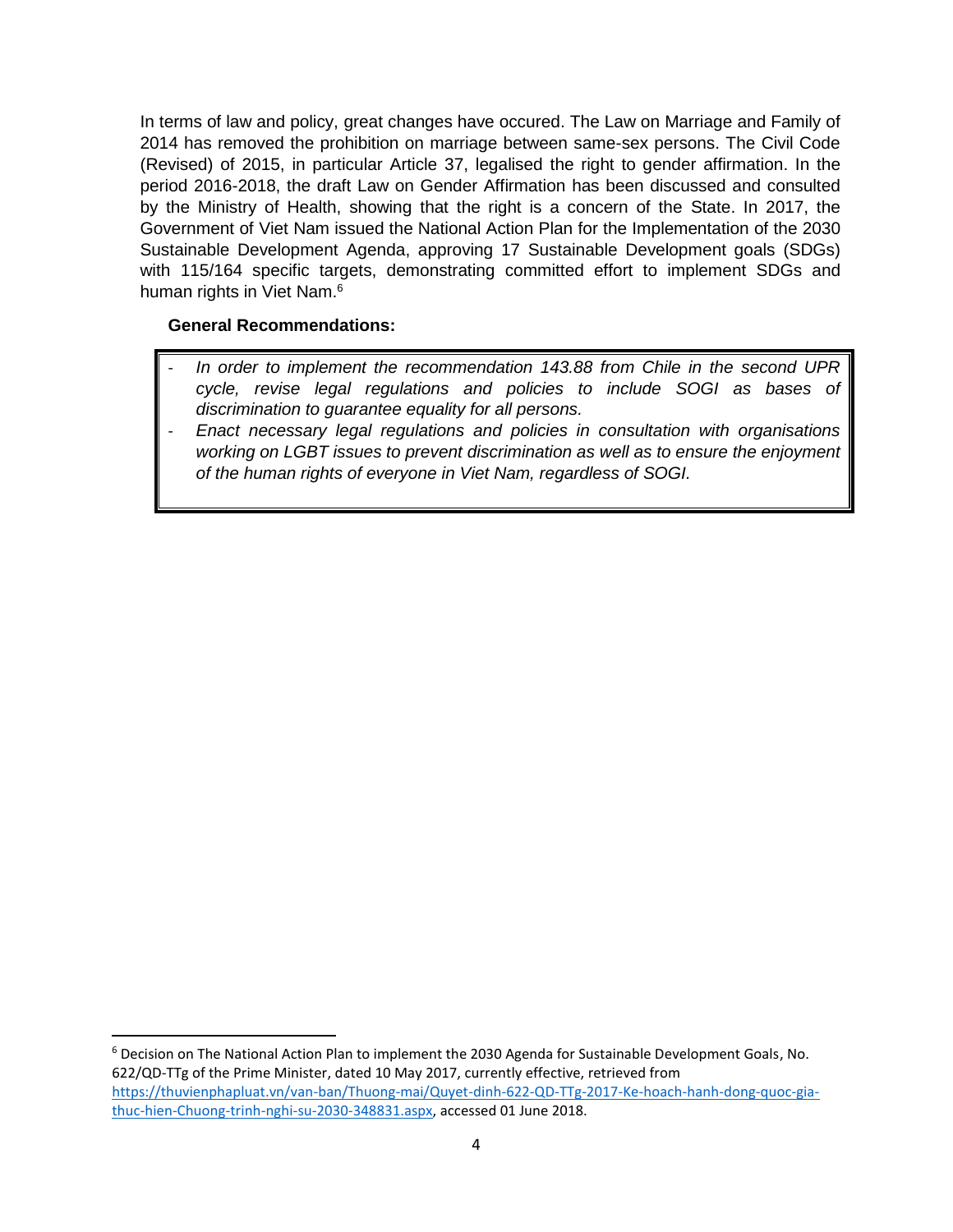## **III. Legal and social issues related to discrimination based on SOGI in Viet Nam**

#### **1. Discrimination in Marriage and Family**

l

1.1 In 2014, Viet Nam adopted the Law on Marriage and Family in which the prohibition on marriage between people of same-sex has been removed.<sup>7</sup> However, with the current regulation that "the State shall not recognise marriage between persons of the same sex",<sup>8</sup> same-sex couples are not acknowledged and protected before the law. The enjoyment of rights arising from their relationship is not guaranteed as same as persons in heterosexual marriage, such as ownership of common properties, right to representation, rights and obligations between parents and children, right to inheritance, right to request settlement of divorce.

1.2 According to a study in Viet Nam in 2013, 72% of same-sex couples said that most of their difficulties came from being unrecognised and not protected before the law, 68% said because of the lack of social acceptance, and 66.2% said because it was unacceptable to their families.<sup>9</sup> In addition, the strong relationship between social acceptance and legal inclusiveness has been proved.<sup>10</sup> The lack of recognition in the Vietnamese legal framework is considered as one factor which has made the society and families of LGBTI people oppose people who are attracted to persons from their same gender and the same-sex marriage as well.

1.3 The Constitution of 2013 states that "[a]ll people are equal before the law," "[n]o one is subject to discriminatory treatment in political, civil, economic, cultural or social life." Also, "men and women have the right to marry and divorce".<sup>11</sup> In the ICCPR, the similar provisions guarantee "[a]ll persons are equal before the law and are entitled without any discrimination to the equal protection of the law" and "[t]he right of men and women of marriageable age to marry and to found a family shall be recognised."<sup>12</sup> However, in terms of same-sex marriage, the Human Rights Committee did not consider the refusal to provide for marriage between homosexual couples as a violation of human rights in accordance with the principles of the ICCPR, and use of the term "men and women" in the Covenant has been

<sup>&</sup>lt;sup>7</sup> Law on Marriage and Family, No. 22/2000/QH10, dated 9 June 2000, currently expired, Chapter II, Article 10, Paragraph 5, retrieved fro[m http://vbpl.vn/TW/Pages/vbpq-toanvan.aspx?ItemID=6117,](http://vbpl.vn/TW/Pages/vbpq-toanvan.aspx?ItemID=6117) accessed 7 June 2018.

 $^8$  Law on Marriage and Family 2014, No. 52/2014/QH13, dated 19 June 2014, effective since 01 January 2015,

Chapter II, Article 8, Paragraph 2, retrieved from http://vbpl.vn/TW/Pages/vbpqen-toanvan.aspx?ItemID=11018, accessed 25 June 2018.

<sup>&</sup>lt;sup>9</sup> iSEE, 2013, "Same-sex Cohabitation: Experiences and the pursuit of happiness", page 45, Section 5.1, retrieved from [http://www.thuvien.lgbt/s/iSEE\\_Nghien-cuu\\_Song-chung-cung-gioi.pdf,](http://www.thuvien.lgbt/s/iSEE_Nghien-cuu_Song-chung-cung-gioi.pdf) accessed 7 June 2018.

<sup>&</sup>lt;sup>10</sup> The Williams Institute, UCLA School of Law, 2018, "Examining the relationship between Social Acceptance of LGBT people and Legal Inclusion of Sexual Minorities", Page 1, Key Findings, retrieved from

[https://williamsinstitute.law.ucla.edu/wp-content/uploads/Acceptance-and-Legal-Inclusion-April-2018.pdf,](https://williamsinstitute.law.ucla.edu/wp-content/uploads/Acceptance-and-Legal-Inclusion-April-2018.pdf) accessed 7 June 2018.

<sup>&</sup>lt;sup>11</sup> The Constitution of the Socialist Republic of Viet Nam 2013, dated 23 November 2013, effective since 01 January 2014, Chapter II, Article 36 Paragraph 1 and Article 16, retrieved from [http://vbpl.vn/TW/Pages/vbpq-van](http://vbpl.vn/TW/Pages/vbpq-van-ban-goc.aspx?ItemID=32801)[ban-goc.aspx?ItemID=32801,](http://vbpl.vn/TW/Pages/vbpq-van-ban-goc.aspx?ItemID=32801) accessed on 7 June 2018.

<sup>&</sup>lt;sup>12</sup> ICCPR, adopted by General Assembly resolution 2200A (XXI) of 16 December 1966, enty into force 23 March 1976, ratified and accessed by Viet Nam since 24 September 1982, Article 26 and Article 23 paragraph 2, retrieved from [http://www.ohchr.org/en/professionalinterest/pages/ccpr.aspx,](http://www.ohchr.org/en/professionalinterest/pages/ccpr.aspx) accessed 7 June 2018.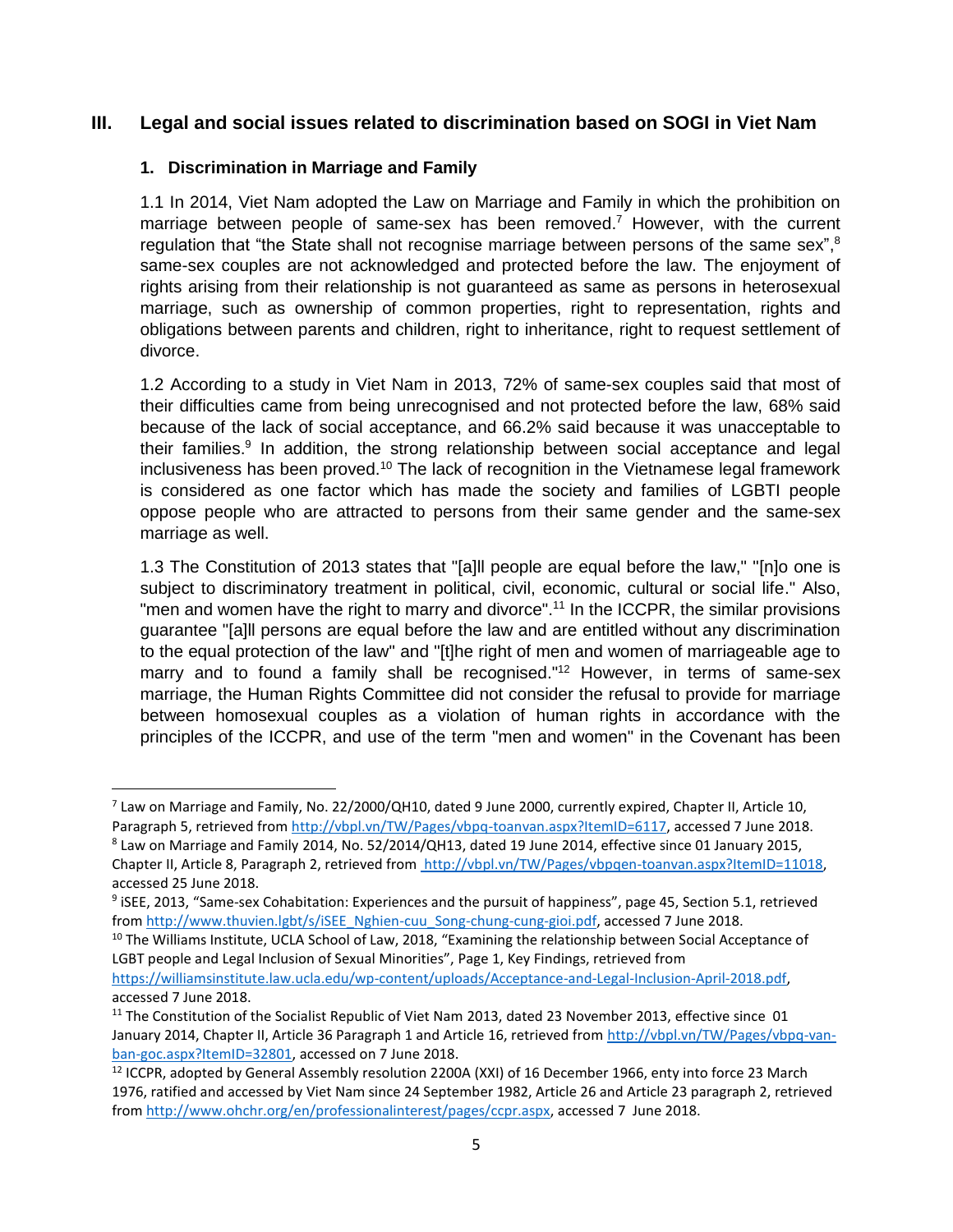consistently and uniformly understood as indicating the treaty obligation of States parties is to recognise as marriage only the union between a man and a woman.<sup>13</sup>

1.4 As regulated in the current legislation, the spouses of the same-sex couples are still men and women, have equal rights to marriage, as well as the right to request settlement of issues related to common properties or children arising in the actual cohabitation process. The definition of marriage as an union between a man and a woman only has demonstrated the discrimination and exclusion based on SOGI of persons in the LGBTI community in the current legal framework. This issue contradicts to the commitment that all persons are equal before the law, which is clearly guaranteed in the Constitution 2013 and the ICCPR, and is also a legal gap that we firmly believe the Committee and States parties need to reconsider. Accordingly, the legalization of same-sex marriage is in full conformity with the provisions of the Vietnamese Constitution, the ICCPR, as well as the spirit to fulfill human rights of everyone, regardless of SOGI.

#### **Recommendations**:

 $\overline{a}$ 

- Legalise an equal marriage in which the rights as well as obligations of spouses are *recognised, regardless of their SOGI.*
- *Revise the Law on Marriage and Family to remove the prohibition on marriage between persons of the same sex and neutralise genders of spouses in the definition of marriage.*
- *Recognise the rights as well as obligations of spouses in marriage, regardless of their SOGI.*

## **2. Discrimination in Recognition before the law**

2.1 Since 2008, there has been a decree that stipulates the gender affirming procedure applied only to intersex people<sup>14</sup>, who are defined in Vietnamese legal framework as persons with congenital defect or of unidentifiable sex. <sup>15</sup> According to the current legislation, the procedure is based on the principle of voluntariness. However, to the under-16 persons, the application for the gender affirming procedure is submitted by parents or guardian. This rule has violated the right to health and physical integrity by allowing other persons to determine and force intersex people to undergo unnecessary medical treatments without their consent. On the other hand, the Decree has implied that if the sex of the intersex person - after the operation decided by their parents or guardian - does not match the person's gender identity during their development, they may need another gender affirming procedure in the future.

<sup>13</sup> CCPR, Communication No. 902/1999, Submitted by Ms. Juliet Joslin, CCPR/C/75/D/902/1999, retrieved from [http://www.un.org/en/ga/search/view\\_doc.asp?symbol=CCPR/C/75/D/902/1999,](http://www.ohchr.org/en/professionalinterest/pages/ccpr.aspx) accessed 7 June 2018.

<sup>&</sup>lt;sup>14</sup> Intersex people are born with sex characteristics (including genitals, gonads and chromosome patterns) that do not fit typical binary notions of male or female bodies (UNFE).

<sup>&</sup>lt;sup>15</sup> Decree on Gender affirmation, No. [88/2008/ND-CP of the Government, dated 5 August](http://vbpl.vn/TW/Pages/vbpq-toanvan.aspx?ItemID=95942) 2008, entry into force since 24 August 2008, retrieved from

[http://www.moj.gov.vn/vbpq/en/lists/vn%20bn%20php%20lut/view\\_detail.aspx?itemid=10782,](http://vbpl.vn/TW/Pages/vbpq-toanvan.aspx?ItemID=95942) accessed 01 July 2018.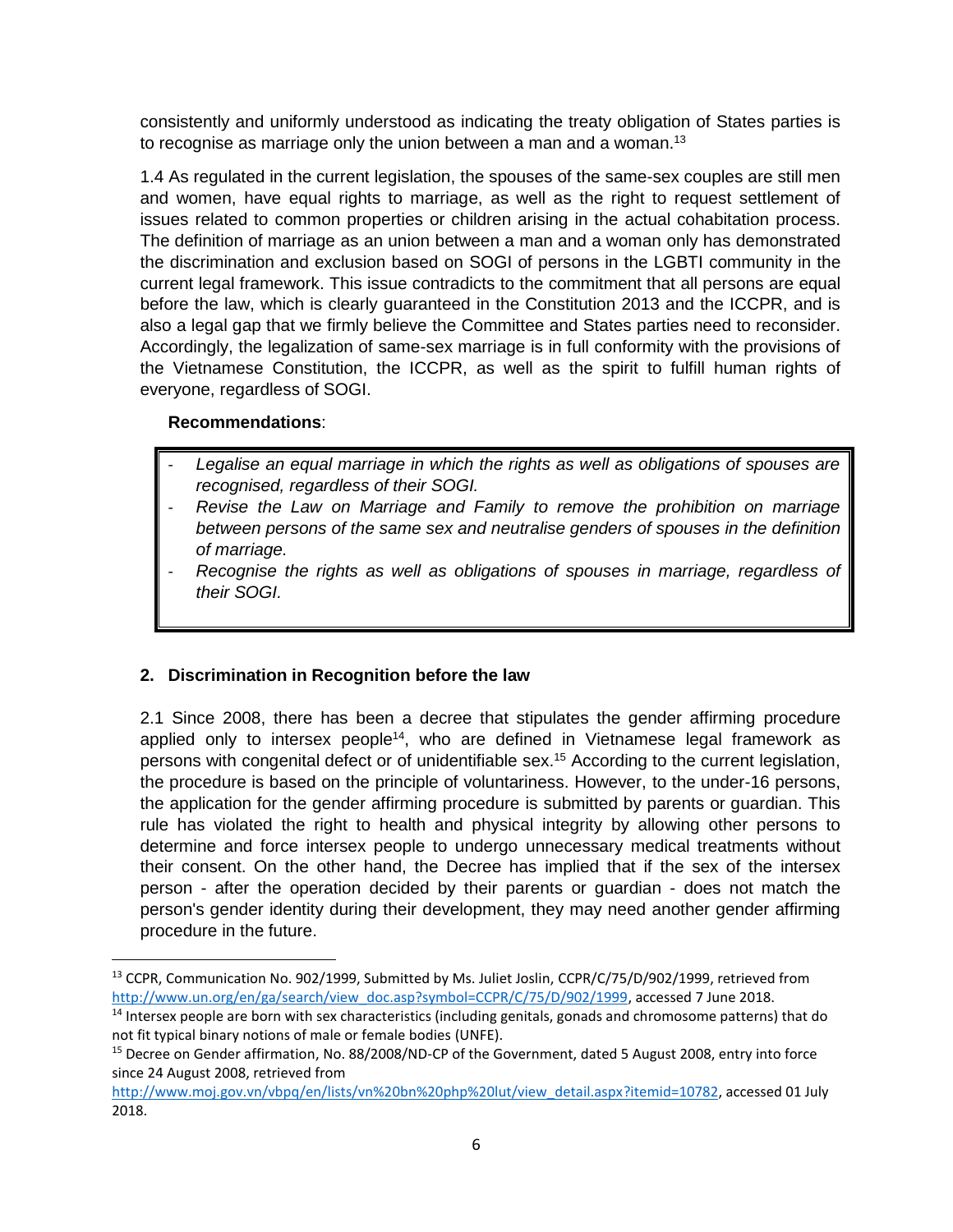2.2 On 24<sup>th</sup> November 2015, Viet Nam adopted the Civil Code (Revised) which legalised the right to gender affirmation in Article 37.<sup>16</sup> However, Article 37 does not stipulate a specific procedure on gender affirmation, as well as the specific State agencies involved. Therefore, the implementation of this right requires a particular law on gender affirmation and relevant guidelines. Since then, the Ministry of Health has set up the Drafting Committee, the Editorial Group of the Law on Gender affirmation, and held several seminars, consultations on the formulation of the draft Law. However, the draft Law has not been submitted to the National Assembly yet. In the most recent working program of the National Assembly, neither the Law on Gender affirmation nor the issues related to transgender people are mentioned.<sup>17</sup>

2.3 By ratifying the ICCPR, Viet Nam has committed to take the necessary steps in accordance with its constitutional processes and with the provisions of the ICCPR, to adopt laws and other measures as may be necessary to give effect to the right to equality before the law enshrined in the Covenant.<sup>18</sup> However, the delay of the process of formulating and adopting a particular law, with specific guidelines on gender affirmation, has made transgender people unable to practice their rights as recognised by law. Currently, the implementation of procedures related to the civil status information of transgender people is difficult. Because the information on the health insurance card, labor contract, ID card does not match their appearances and civil officers are not sensitised on the right to selfdetermination on gender identity. According to a study conducted in 2015 in Viet Nam, 37% of transgender women and 64.3% of transgender men experienced rejection, harassment, humiliation when they are required to show documents with their name and gender. Transgender people face greater dificulties when they travel by planes or public transportation. 19

2.4 The Yogyakarta Principles, principles on the application of international human rights law in relation to SOGI, says that States shall take all necessary legislative, administrative and other measures to fully respect and legally recognise each person's self-defined gender identity, as well as ensure the procedures reflect the person's profound self-defined gender identity.<sup>20</sup> We firmly believe these are principles Viet Nam can refer to in the formulation and the adoption of the particular law on gender affirmation, so that the transgender people in Viet Nam would be able to practice the right to access healthcare services, the right to

 $17$  The 14<sup>th</sup> National Assembly, The 5<sup>th</sup> Session Agenda, dated 21 May 2018, retrieved from [http://quochoi.vn/hoatdongcuaquochoi/cackyhopquochoi/quochoikhoaXIV/kyhopthunam/Pages/chuong-trinh](http://quochoi.vn/hoatdongcuaquochoi/cackyhopquochoi/quochoikhoaXIV/kyhopthunam/Pages/chuong-trinh-lam-viec.aspx?ItemID=35563)[lam-viec.aspx?ItemID=35563,](http://quochoi.vn/hoatdongcuaquochoi/cackyhopquochoi/quochoikhoaXIV/kyhopthunam/Pages/chuong-trinh-lam-viec.aspx?ItemID=35563) accessed 7 June 2018.

<sup>18</sup> ICCPR, adopted by General Assembly resolution 2200A (XXI) of 16 December 1966, enty into force 23 March 1976, ratified and accessed by Viet Nam since 24 September 1982, Article 2 paragraph 2 and Article 26, retrieved from [http://www.ohchr.org/en/professionalinterest/pages/ccpr.aspx,](http://www.ohchr.org/en/professionalinterest/pages/ccpr.aspx) accessed 7 June 2018.

<sup>19</sup> iSEE, 2015, "Is this because I am LGBT?", page 72, Table 10, retrieved from

<sup>&</sup>lt;sup>16</sup> Civil Code (Revised) 2015, No. 91/2015/QH13, dated 24 November 2015, entry into force since 01 January 2017, Chapter III, Section 2, Article 37, retrieved from [http://vbpl.vn/TW/Pages/vbpq-toanvan.aspx?ItemID=95942,](http://vbpl.vn/TW/Pages/vbpq-toanvan.aspx?ItemID=95942) accessed 8 June 2018.

[http://www.thuvien.lgbt/s/iSEE\\_SOGI-Discrimination-in-Viet-Nam.pdf,](http://www.thuvien.lgbt/s/iSEE_SOGI-Discrimination-in-Viet-Nam.pdf) accessed on 7 June 2018.  $20$  Yogyakarta Principles, 2007, Princple 3 on The right to Recognition before the law, retrieved from [http://yogyakartaprinciples.org/wp-content/uploads/2016/08/principles\\_en.pdf,](http://yogyakartaprinciples.org/wp-content/uploads/2016/08/principles_en.pdf) accessed 7 June 2018.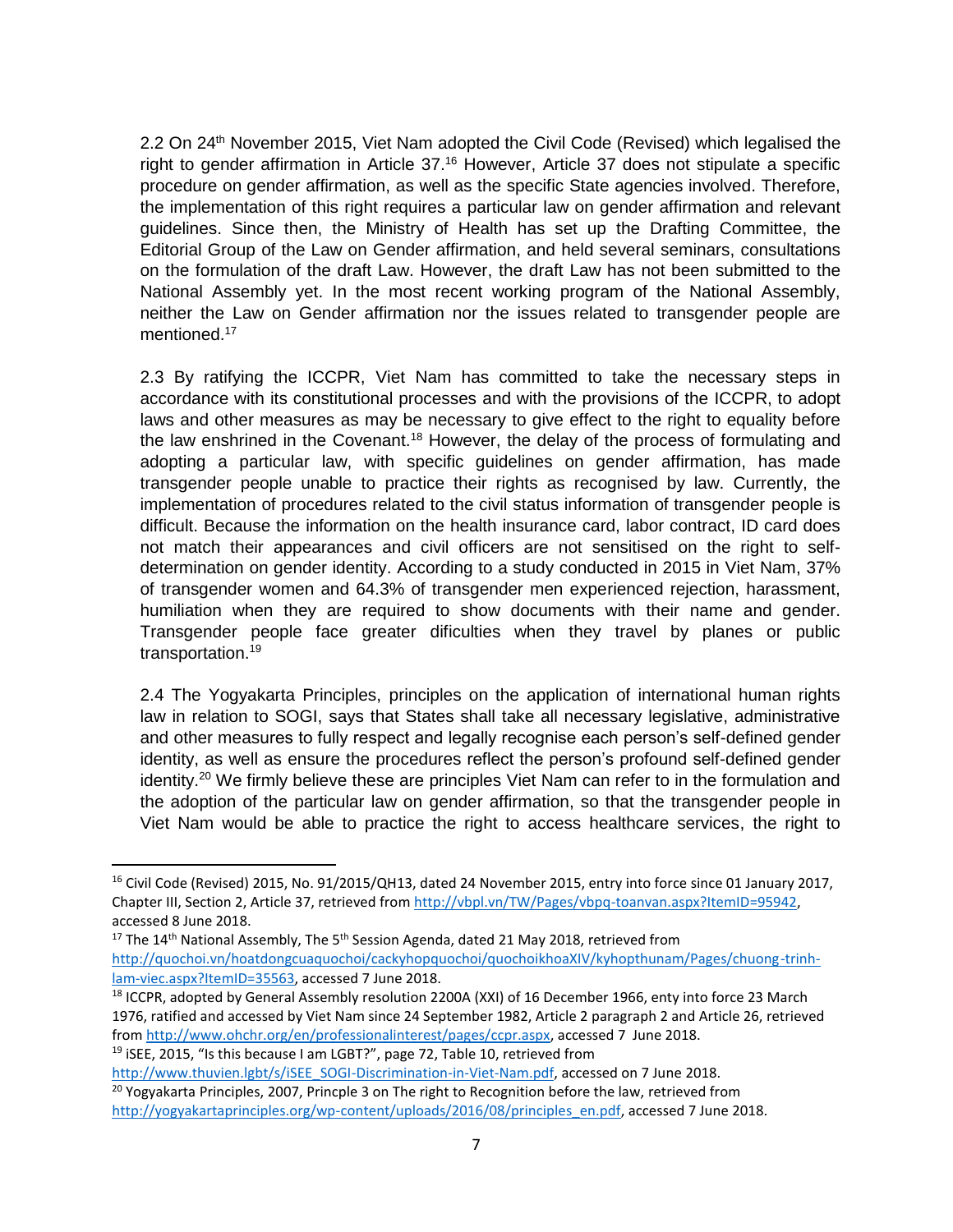change civil information and other human rights, under the support of State and relevant agencies.

## **Recommendations:**

- *Immediately establish a specific law on gender affirmation as well as relevant legal documents and guidelines, in order to ensure the right to gender affirmation recognised in the Civil Code (Revised) of 2015, and the right to to self-determination of gender identity of all persons.*
- *Prohibit unnecessary medical interventions and genital surgery on intersex children under 16 years old and revise relevant regulations to let intersex children decide whether they want to undergo gender affirmation with their own fully and informed consent.*
- *Develop and implement capacity building programs for public officials and health workers on intersex and transgender people as well as the right to bodily integrity and self-determination of gender indentity.*

## **3. Discrimination in other aspects of political, economic, cultural and social life**

3.1 According to the Constitution of Viet Nam, all people are equal before the law, and no one is subject to discriminatory treatment in political, civil, economic, cultural or social life.<sup>21</sup> In particular laws, there are provisions that ensure no citizen has to face discrimination on limited bases. The Education Law of 2005 stipulates that "[a]ll citizens, regardless of their ethnicity, religion, belief, gender, family background, social status or economic conditions, are equal in learning opportunities."<sup>22</sup> In the Labour Code of 2012, one of the prohibited acts is "[d]iscriminating on the basis of gender, race, colour, social class, marital status, belief, religion, HIV status, disabilities or for the reason of establishing, joining trade union and participating in trade union activities."<sup>23</sup> In fact, one person would face discrimination for many other reasons beyond those bases. Listing limitedly the bases of stigma and discrimination leads to the fact that some bases are not considered and respected in social life – in this case, they are SOGI.

## **In Education:**

3.2 In 2016, the Ministry of Education and Training established the Action Plan on Gender Equality in the Education Sector, in the period 2016-2020, with specific objectives to ensure gender issues and gender equality are integrated into the overall educational program, the

<sup>&</sup>lt;sup>21</sup> As same as footnote #11.

<sup>&</sup>lt;sup>22</sup> Education Law 2005, No. 38/2005/QH11, dated 14 June 2005, entry into force since 01 January 2006, Chapter I, Article 10, retrieved from

[http://www.moj.gov.vn/vbpq/en/lists/vn%20bn%20php%20lut/view\\_detail.aspx?itemid=5484,](http://vbpl.vn/TW/Pages/vbpq-toanvan.aspx?ItemID=18129) accessed 01 July 2018.

<sup>&</sup>lt;sup>23</sup> Labour Code 2012, No. 10/2012/QH13, dated 18 June 2012, entry into force since 01 May 2013, Article 8, Paragraph 1, retrieved from

[http://www.ilo.org/dyn/natlex/docs/MONOGRAPH/91650/114939/F224084256/VNM91650.pdf,](http://vbpl.vn/TW/Pages/vbpq-toanvan.aspx?ItemID=27615) accessed 01 July 2018.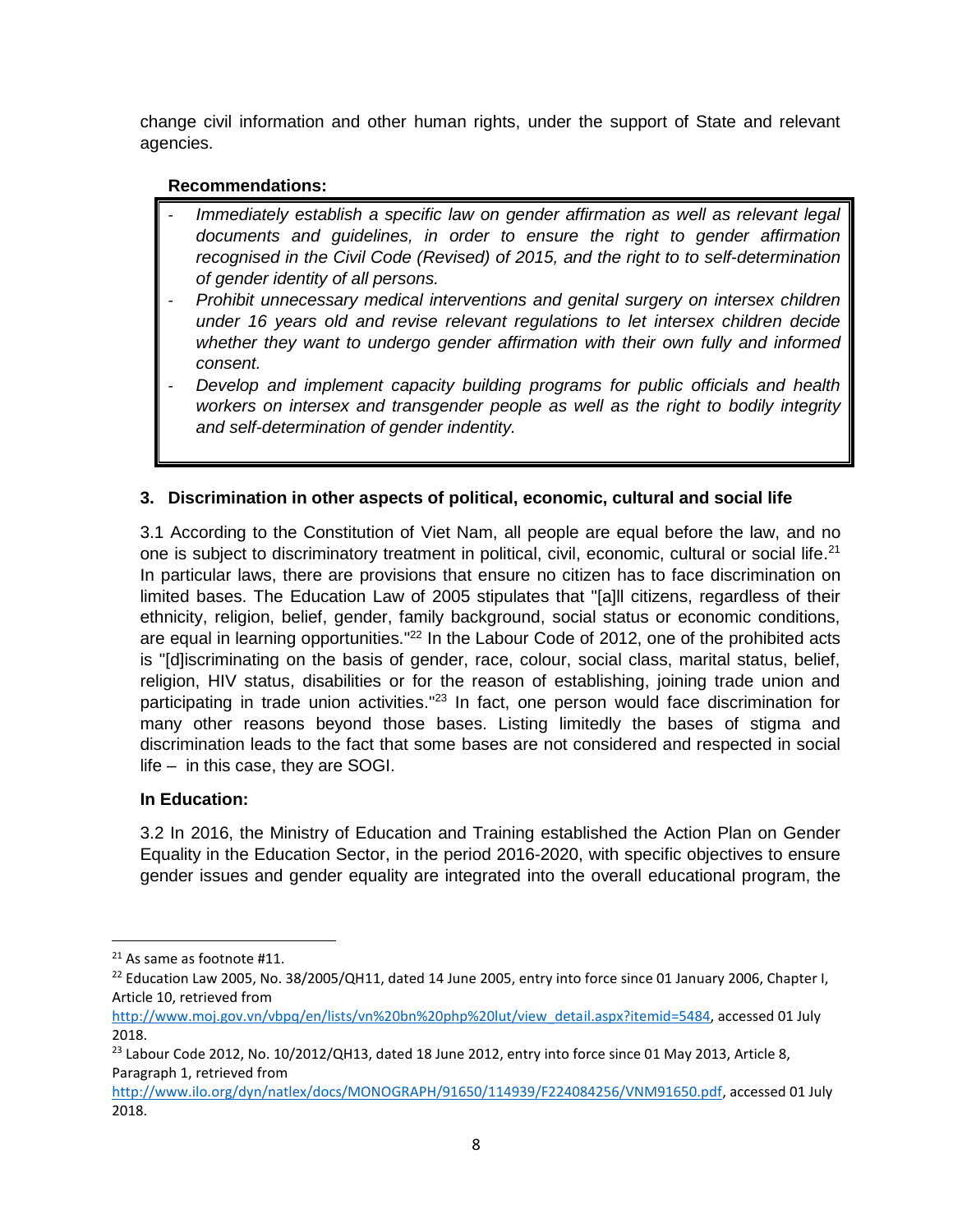curriculum as well as the learning materials. $24$  In 2017, the Government issued a decree regulating a safe, healthy, friendly and non-violent educational environment, with requirements of documentary and instructional materials to educational facilities as well as independent classes "without gender prejudice, discrimination".<sup>25</sup>

3.3 According to a survey conducted by UNESCO in 2015, self-identified LGBTI students were exposed to violence in all forms and significantly more than non-LGBTI students. Particularly, 71% of LGBTI students experienced physical violence, 72.2% verbal abuse and 65.2% psychological violence.<sup>26</sup> Data from another research paper showed that 9.8% of LGBTI participants skipped classes and 5% have dropped out of school due to stigma and discrimination.<sup>27</sup> The discrimination based on SOGI against LGBTI students is detrimental to their right to education, guaranteed in the Constitution, $28$  the Education Law and the ICESCR that Viet Nam has ratified. 29

#### **Recommendations**:

- *Revise educational materials and sex education in consultation with organizations working on LGBTI issues in order to ensure the inclusiveness of gender and sexual diversity, so as to educate students about human rights issues related to SOGI in general education.*
- *Establish accessible counseling and support services for students who face violence and discrimination on the basis of SOGI in educational facilities.*

## **In Employment:**

 $\overline{\phantom{a}}$ 

3.4 Results from a study conducted in 2015 indicated that nearly 30% of LGBTI participants were denied job applications because of their SOGI although they were qualified. The percentage of transgender people with rejected job applications (59.0%) is thrice higher than those of homosexual and bisexual people (19.6%). Not only that, 13.8% of LGBTI people

 $24$  Decision Approving the Action Plan on Gender Equality in the Education Sector (2016-2020), No. 4996/QD-BGDDT of the Ministry of Education and Training, dated 28 October 2016, currently enforced, Goal 3, Goal 4 and Goal 5, retrieved fro[m https://thuvienphapluat.vn/van-ban/Van-hoa-Xa-hoi/Quyet-dinh-4996-QD-BGDDT-Ke](https://thuvienphapluat.vn/van-ban/Van-hoa-Xa-hoi/Quyet-dinh-4996-QD-BGDDT-Ke-hoach-hanh-dong-ve-binh-dang-gioi-cua-nganh-Giao-duc-2016-2020-331140.aspx)[hoach-hanh-dong-ve-binh-dang-gioi-cua-nganh-Giao-duc-2016-2020-331140.aspx,](https://thuvienphapluat.vn/van-ban/Van-hoa-Xa-hoi/Quyet-dinh-4996-QD-BGDDT-Ke-hoach-hanh-dong-ve-binh-dang-gioi-cua-nganh-Giao-duc-2016-2020-331140.aspx) accessed 19 May 2018.

<sup>&</sup>lt;sup>25</sup> Decree on Stipulating Safe, Healthy, Friendly and Counter-Violent educational environment, No. 80/2017/ND-CP of the Government, dated 17 July 2017, entry into force since 5 September 2017, Chapter II, Article 4, retrieved from [http://vbpl.vn/TW/Pages/vbpq-toanvan.aspx?ItemID=128348,](http://vbpl.vn/TW/Pages/vbpq-toanvan.aspx?ItemID=128348) accessed 7 June 2018.

<sup>&</sup>lt;sup>26</sup> UNESCO, 2015, "Reaching Out: Preventing and Addressing SOGIE-related School Violence in Viet Nam", page 30, section 5.3.1., paragraph 1, retrieved fro[m http://unesdoc.unesco.org/images/0024/002469/246928E.pdf,](http://unesdoc.unesco.org/images/0024/002469/246928E.pdf) accessed 7 June 2018.

<sup>&</sup>lt;sup>27</sup> iSEE, 2015, "Is this because I am LGBT?", page 51, Table 5, retrieved from [http://www.thuvien.lgbt/s/iSEE\\_SOGI-](http://www.thuvien.lgbt/s/iSEE_SOGI-Discrimination-in-Viet-Nam.pdf)[Discrimination-in-Viet-Nam.pdf,](http://www.thuvien.lgbt/s/iSEE_SOGI-Discrimination-in-Viet-Nam.pdf) accessed on 7 June 2018.

<sup>&</sup>lt;sup>28</sup> The Constitution of the Socialist Republic of Viet Nam 2013, dated 23 November 2013, entry into force since 01 January 2014, Chapter II, Article 39, retrieved from [http://vbpl.vn/TW/Pages/vbpq-van-ban](http://vbpl.vn/TW/Pages/vbpq-van-ban-goc.aspx?ItemID=32801)[goc.aspx?ItemID=32801,](http://vbpl.vn/TW/Pages/vbpq-van-ban-goc.aspx?ItemID=32801) accessed on 7 June 2018

<sup>&</sup>lt;sup>29</sup> ICCPR, adopted by General Assembly resolution 2200A (XXI) of 16 December 1966, entry into force since 23 March 1976, ratified and accessed by Viet Nam since 24 September 1982, Article 13 paragraph 1, retrieved from [http://www.ohchr.org/en/professionalinterest/pages/ccpr.aspx,](http://www.ohchr.org/en/professionalinterest/pages/ccpr.aspx) accessed 7 June 2018.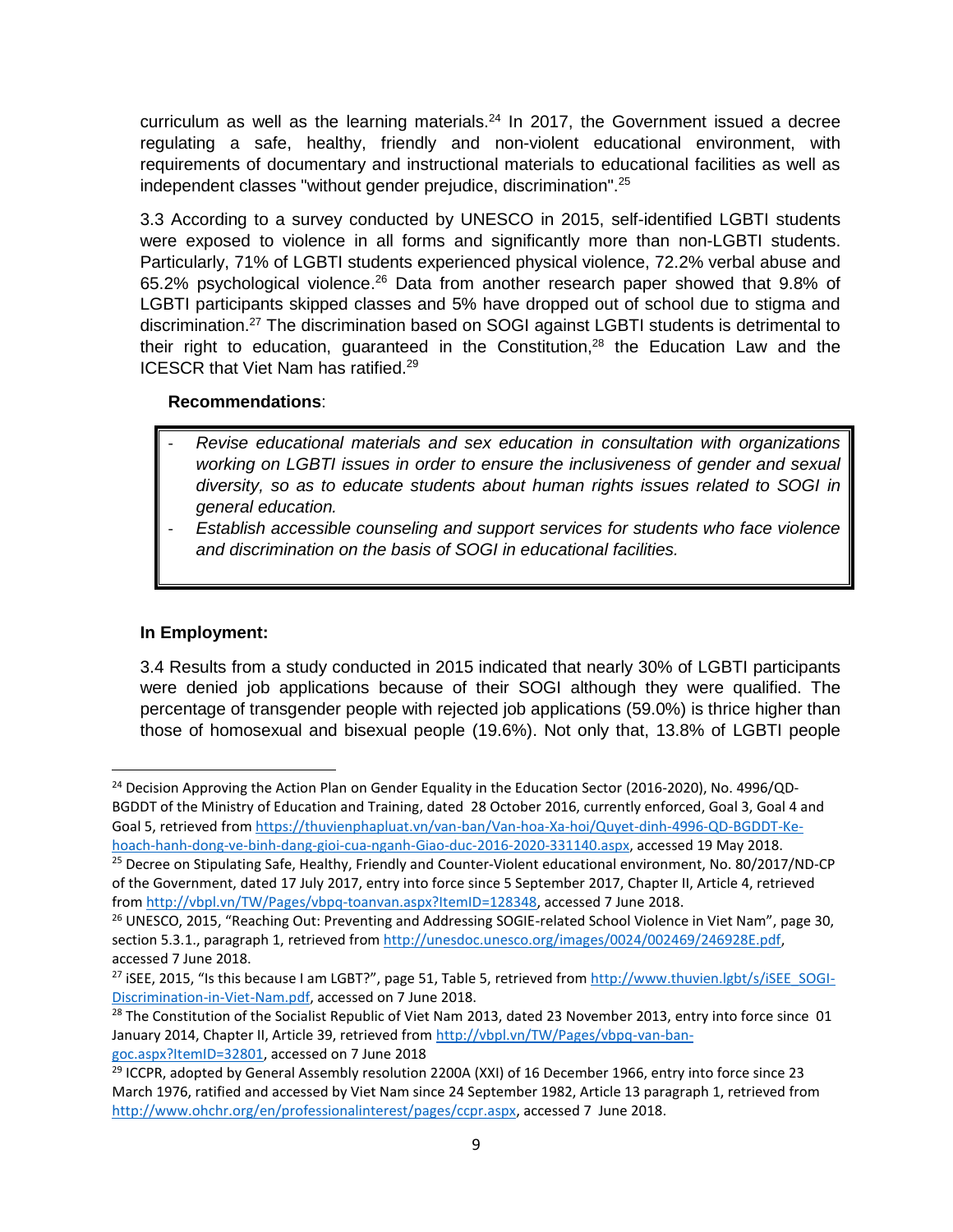reported that they were underpaid compared to their peers with the same capacity and 22.6% felt they were restricted in promotion and hardly achieved higher positions.<sup>30</sup>

3.5 This situation shows that Viet Nam has not fulfilled the commitments in accordance with the ICESCR on the right to work of everyone in the territory of Viet Nam. According to Article 7 of the ICESCR Viet Nam has ratified, the State shall ensure fair wages and equal remuneration for work of equal value without distinction of any kind, as well as equal opportunity for everyone to be promoted.<sup>31</sup>

## **Recommendations**:

- *Develop and implement awareness-raising programs on anti-discrimination based on all backgrounds and status, including SOGI, for all employees and employers in Viet Nam.*
- *In the latest revision of the Labor Code, include discrimination based on SOGI in the list of prohibited acts.*

#### **In Healthcare:**

 $\overline{\phantom{a}}$ 

3.6 According to the Law on Medical Examination and Treatment of 2009, patients have the right not to be discriminated against or forced into medical examination and treatment. In addition, the law regulates the obligations of practitioners in the field of medical examination and treatment, not to let personal interests or discrimination affect their professional decisions.<sup>32</sup> However, discrimination in the medical environment is primarily focused on ignoring standard medical procedures.

3.7 A study conducted in 2015 in Viet Nam found that 36% of LGBTI people said they faced overcuriousity about their personal stories from medical workers, whilst 21.9% reported that they experienced verbal abuse. The percentage is higher in transgender group (over 30%). Moreover, 6.7% of LGBTI people reported that they were forced to perform involuntary psychological examinations.<sup>33</sup> In 1990, the World Health Organization (WHO) removed homosexuality as a mental disorder from the International Statistical Classification of Diseases and Related Health Problems (ICD-10), and has given warnings about the so-

<sup>31</sup> ICESCR, adopted by General Assembly resolution 2200A (XXI) of 16 December 1966, enty into force 3 January 1976, ratified and accessed by Viet Nam since 24 September 1982, Article 7, retrieved from [http://www.ohchr.org/EN/ProfessionalInterest/Pages/CESCR.aspx,](http://www.ohchr.org/EN/ProfessionalInterest/Pages/CESCR.aspx) accessed 7 June 2018.

<sup>32</sup> Law on Medical Examination and Treatment 2009, No. 40/2009/QH12, dated 23 November 2009, entry into force since 01 January 2011, Article 3, Article 9 and Article 36, retrieved from

<sup>&</sup>lt;sup>30</sup> iSEE, 2015, "Is this because I am LGBT?", page 56, Table 6, retrieved from [http://www.thuvien.lgbt/s/iSEE\\_SOGI-](http://www.thuvien.lgbt/s/iSEE_SOGI-Discrimination-in-Viet-Nam.pdf)[Discrimination-in-Viet-Nam.pdf,](http://www.thuvien.lgbt/s/iSEE_SOGI-Discrimination-in-Viet-Nam.pdf) accessed on 7 June 2018.

[http://www.moj.gov.vn/vbpq/en/lists/vn%20bn%20php%20lut/view\\_detail.aspx?itemid=10471,](http://vbpl.vn/TW/Pages/vbpq-toanvan.aspx?ItemID=25170) accessed 01 July 2018.

 $33$  iSEE, 2015, "Is this because I am LGBT?", page 61, Table 7, retrieved from [http://www.thuvien.lgbt/s/iSEE\\_SOGI-](http://www.thuvien.lgbt/s/iSEE_SOGI-Discrimination-in-Viet-Nam.pdf)[Discrimination-in-Viet-Nam.pdf,](http://www.thuvien.lgbt/s/iSEE_SOGI-Discrimination-in-Viet-Nam.pdf) accessed on 7 June 2018.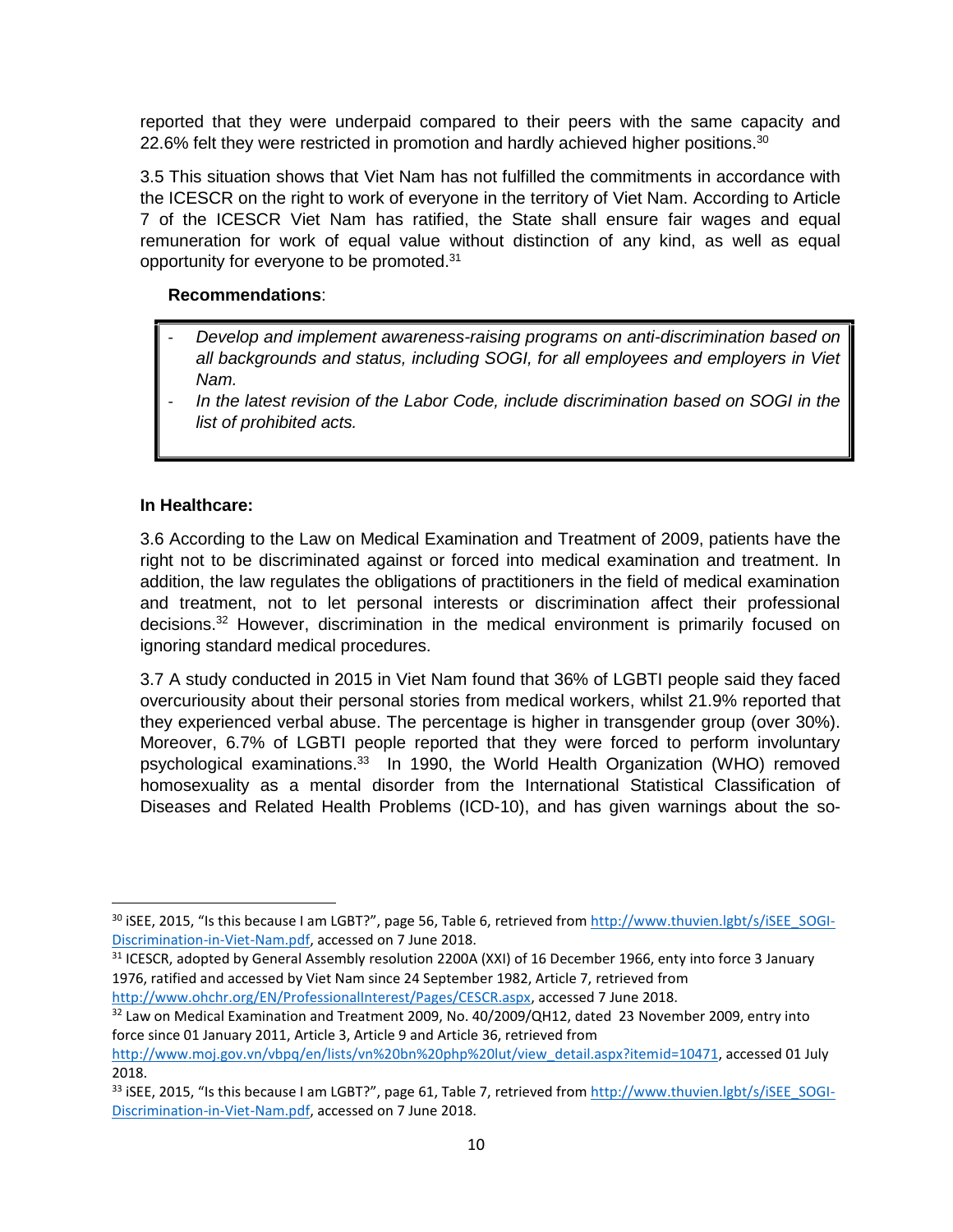called treatments that are believed to be capable of changing SOGI without scientific evidence. 34

3.8 In fact, the discrimination in healthcare has shown that the provisions of the Law has not proved its effectiveness in ensuring LGBTI people are treated equally when accessing healthcare services. On the other hand, under the ICESCR principles that Viet Nam has ratified, this situation is impeding the right of everyone to the enjoyment of the highest attainable standard of physical and mental health.<sup>35</sup>

#### **Recommendations:***.*

- *Develop and implement a training program for health workers and staff on gender and sexual diversity as well as the needs for healthcare services of LGBTI people, in consultation with organizations working on LGBTI issues.*
- *Develop and implement public health interventions to support and promote the physical and mental health of LGBTI people.*
- *Immediately review and establish a report on cases in which LGBTI people have been suggested or forced to undergo treatments aiming at changing their SOGI.*

## **In Freedom of Association:**

 $\overline{\phantom{a}}$ 

3.10 For many years, the development of the LGBTI movement in Vietnam has gone along with the establishment of non-governmental organizations (NGOs) and community based groups (CBOs). They make significant contribution into different areas, from providing trainings about SOGIE, building community, raising awareness to networking and lobbying. The CBOs in provinces and underrepresented groups such as bisexuals and asexuals recently become more empowered and active. However, the challenges of registration, project approval and funding access are barriers for these organizations to survive and work effectively.

3.11 Within UPR process in 2014, Vietnam accepted total 10 recommendations related to the right to freedom of association of its people.<sup>36</sup> In 2016, the draft Law on Associations was publicly discussed and consulted.<sup>37</sup> Nonetheless, civil society criticised that the draft law

<sup>&</sup>lt;sup>34</sup> Susan D Cochran and colleagues, WHO, "Proposed declassification of disease categories related to sexual orientation in the International Statistical Classification of Diseases and Related Health Problems (ICD-11)", paragraph 3, retrieved from [http://www.who.int/bulletin/volumes/92/9/14-135541/en/,](http://www.who.int/bulletin/volumes/92/9/14-135541/en/) accessed on 7 June 2018. <sup>35</sup> ICESCR, adopted by General Assembly resolution 2200A (XXI) of 16 December 1966, enty into force 3 January 1976, ratified and accessed by Viet Nam since 24 September 1982, Article 12 Paragraph 1, retrieved from [http://www.ohchr.org/EN/ProfessionalInterest/Pages/CESCR.aspx,](http://www.ohchr.org/EN/ProfessionalInterest/Pages/CESCR.aspx) accessed 7 June 2018.

<sup>&</sup>lt;sup>36</sup> Human Rights Council, Report of the Working Group on the Universal Periodic Review – Viet Nam (Final version), No. A/HRC/26/6, Twenty-sixth session, established on 02 April 2014, from page 17 to 24, Paragraph 143.53, 143.145, 143.148, 143.162, 143.165, 143.169, 143.172, 143.173, 143.174 and 143.178, retrieved from https://www.upr-info.org/sites/default/files/document/viet\_nam/session\_18\_-\_january\_2014/a\_hrc\_26\_6\_e.pdf, accessed on 7 June 2018.

 $37$  Draft Law on Associations, submitted in the second session of the  $14$ <sup>th</sup> National Assembly, retrieved from [http://duthaoonline.quochoi.vn/DuThao/Lists/DT\\_DUTHAO\\_LUAT/View\\_Detail.aspx?ItemID=1110&TabIndex=1&L](http://duthaoonline.quochoi.vn/DuThao/Lists/DT_DUTHAO_LUAT/View_Detail.aspx?ItemID=1110&TabIndex=1&LanID=1111) [anID=1111,](http://duthaoonline.quochoi.vn/DuThao/Lists/DT_DUTHAO_LUAT/View_Detail.aspx?ItemID=1110&TabIndex=1&LanID=1111) accessed 25 June 2018.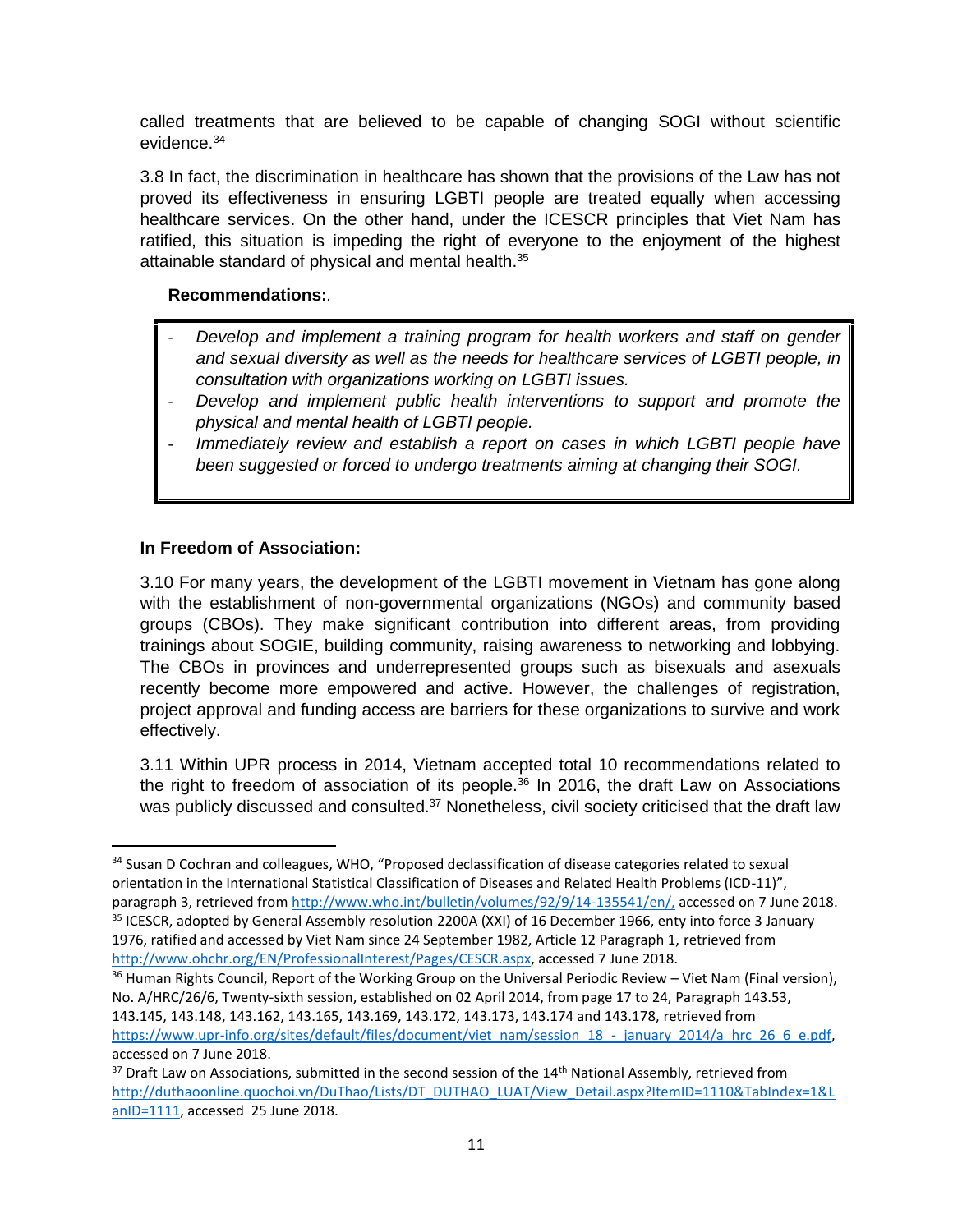imposed and intervened strictly into their activities, rather than giving more opportunities for people to practice the right to freedom of association.<sup>38</sup> Throughout seven amendments, on 17<sup>th</sup> November 2016, due to 443/460 refusals from delegates, the progress of the draft Law on Associations has been postponed.<sup>39</sup> Since then, the State has not taken any further efforts to fulfill the freedom of associations of people in Viet Nam.

3.12 The current regulations pose many redundant and unnecessary procedures for an organization to obtain legal status. There are 3 compulsory paperworks, including (i) having a mobilisation board which is approved by the Government, (ii) submiting registration files and asking for Government's approval, and (iii) organizing a conference with the chapter and the leader must been approved by the Government.<sup>40</sup> Clearly, this administrative procedure shows a lack of respect to the right of freedom to association of Vietnam people as regulated in ICCPR, and create more barriers for them to exercise their rights.

3.13 A study conducted in 2016 shows that many organizations faced difficulties and even found it impossible to register legal status because they either (i) belonged to no governing body, or (ii) had other organisations working in the same field, or (iii) had been requested to join with other existing organizations, or (iv) were deemed "unnecessary, unsuitable", or (v) got no response from authorities. Even obtaining legal status, the CSOs working on LGBTI rights still meet enormous troubles when asking approval of their projects and activities. The study also indicated that 63% of respondents said they had encountered at least one difficulty including (i) applying for an operation license (40%), (ii) being required by authorised agencies to report about associations' activities (26%), (iii) being dissolved or prevented by authorised agencies from operation (23%), or (iv) being interfered by local authorities in changing operation content and method (20%).<sup>41</sup>

## **Recommendations:**

 $\overline{\phantom{a}}$ 

Immediately develop and promulgate the Law on Associations to improve the legal *framework for association rights in Viet Nam in line with the principles and standards contained in the ICCPR as well as in consultation with civil society.*

<sup>&</sup>lt;sup>38</sup> VUSTA. "The Draft Law on Associations still has many inadequacies?", published 11 January 2016, [http://www.vusta.vn/vi/news/Trao-doi-Thao-luan/Du-thao-Luat-ve-Hoi-con-nhieu-bat-cap-59381.html,](http://www.vusta.vn/vi/news/Trao-doi-Thao-luan/Du-thao-Luat-ve-Hoi-con-nhieu-bat-cap-59381.html) accessed 25 June 2018.

<sup>&</sup>lt;sup>39</sup> Thuy Hanh, "The National Assembly postponed to adopt the Law on Associations", published 18 November 2016, VietnamNet News, retrieved from http://m.Viet Namnet.vn/vn/thoi-su/quoc-hoi/qh-lui-thong-qua-luat-vehoi-340581.html, accessed 01 July 2018.

<sup>40</sup> Decree on the Organization, Operation and Management of Associations, No. 45/2010/ND-CP, dated 21 April 2010, entry into force since 01 July 2010, Article 6, 7, 9, 10, 12, 13, retrieved from

http://www.ilo.org/dyn/natlex/docs/ELECTRONIC/84259/93533/F1158441545/VNM84259.pdf, accessed on 25 June 2018.

<sup>&</sup>lt;sup>41</sup> iSEE, 2016, "Associational life from citizens' perspectives", page 36, Section D and page 41 paragraph ii, retrieved from [http://isee.org.vn/Content/Home/Library/501/associational-life-from-citizens-perspectives..pdf,](http://isee.org.vn/Content/Home/Library/501/associational-life-from-citizens-perspectives..pdf) accessed 25 June 2018.